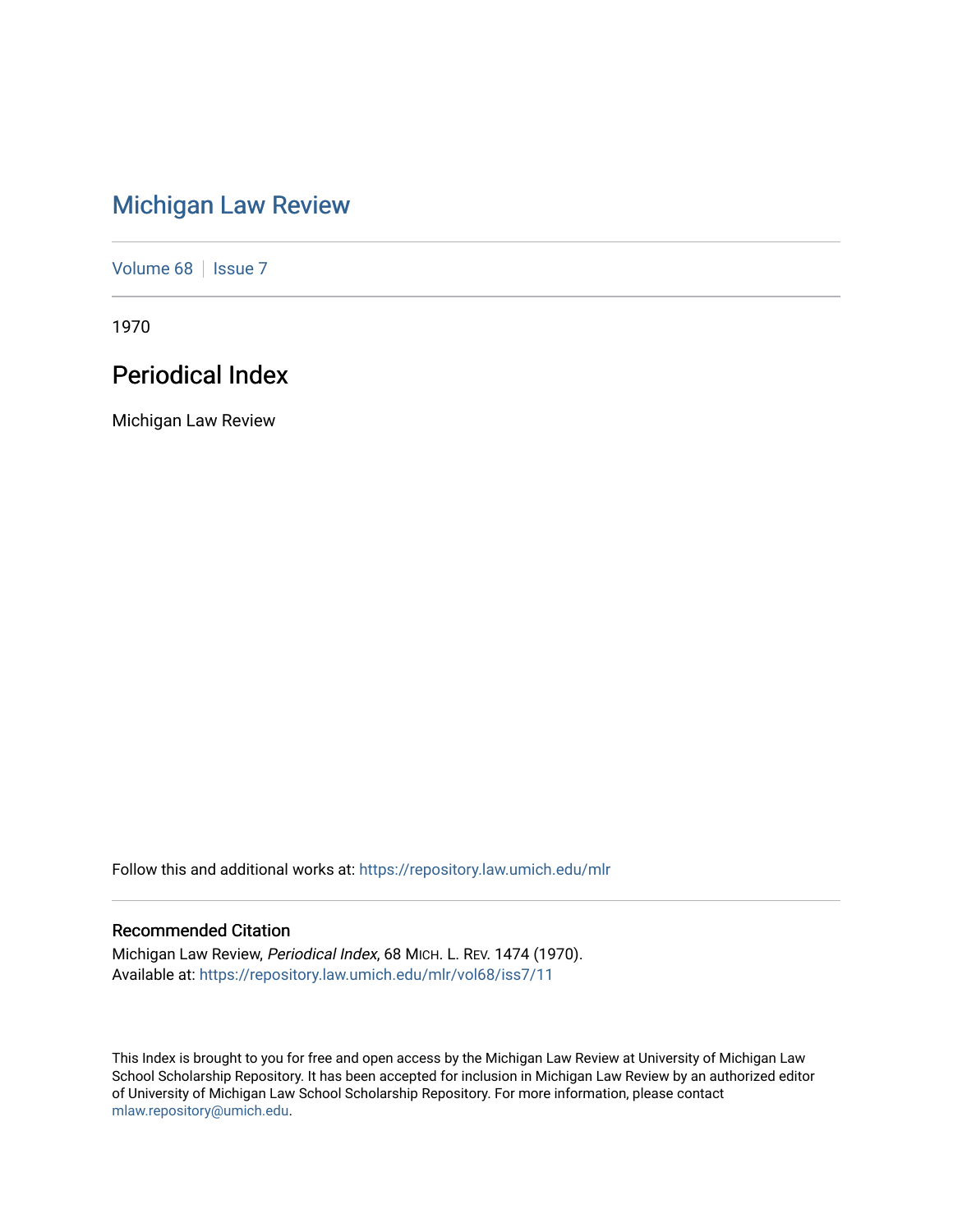### **PERIODICAL INDEX**

This index includes *articles, comments* and some of the longer *notes* and *recent developments* which have appeared in leading law reviews since the publication of the last issue of this *Review*. (a) indicates a leading article.

#### ADMINISTRATIVE LAW

#### ATOMIC ENERGY

See *Air Pollution.* 

See also *Income Tax: Procedure.*  Federal administrative law developments-1969. 1970 Duke L.J. 67-246 (Feb.).

ADMINISTRATIVE PROCEDURE

See *Maritime Law.* 

#### **ADOPTION**

Race as a consideration in adoption and custody proceedings. 1969 U. Ill. L.F. 256-66.

#### ADVERTISING

#### See *Gambling.*

### AIR POLLUTION

See also *Natural Resources.*  Air pollution control in Minnesota. 54 Minn. L. Rev. 953-77 (April).

Jurisdiction-atomic energy-federal pre-emption and state regulation of radioactive air pollution: who is master of the atomic genie? 68 Mich. L. Rev. 1294-314 (May).

#### ANTITRUST LAW: FOREIGN

British antitrust response to the American business invasion. (a) Arnold B. Kanter and Stephen D. Sugarman. 22 Stan. L. Rev. 433-86 (Feb.).

#### ANTITRUST LAW: MERGERS

An economist's analysis of a vertical acquisition: the Inland-Ryerson merger. (a) Rosemary D. Hale. 45 Ind. L.J. 180-94 (Winter).

Noncase guidelines for conglomerate mergers under section 7 of the Clayton Act. 45 N.Y.U. L. Rev. 90-118 (March).

Yesterday, today and tomorrow: postacquisition evidence and probable anticompetitive effects. (a) Paul S. Ferber. 58 Calif. L. Rev. 43-78 (Jan.).

#### APPELLATE PROCEDURE

See also *Courts.* 

Mootness on appeal in the Supreme Court. 83 Harv. L. Rev. 1672-94 (May).

#### ARBITRATION AND AWARD

See *Corporations.* 

ATTACHMENT AND GARNISHMENT The constitutional validity of attachment in light of Sniadach v. Family Fi-

nance Corp. 17 UCLA L. Rev. 837-50 (March).

#### AUTOMOBILE INSURANCE

Constitutionality of automobile insurance reform in Illinois. 1969 U. Ill. L.F. 266-80.

The Minnesota proposal for no-fault auto insurance. (a) Jack Davies. 54 Minn. L. Rev. 921-52 (April).

#### BANKS AND BANKING

See also *Income Tax.*  National bank-sponsored investment companies. 65 Nw. U. L. Rev. 93-112 (March-April).

#### CALIFORNIA SUPREME COURT

The Supreme Court of California 1968- 1969. 58 Calif. L. Rev. 80-340 (Jan.).

#### **CENSORSHIP**

See *Motion Pictures.* 

#### CIVIL DISORDER

See also *Trespass.*  Injunctive control of disruptive student demonstrations. (a) Joseph Herman. 56 Va. L. Rev. 215-38 (March).

#### CIVIL RIGHTS

Lawyers before the Supreme Court: civil liberties and civil rights, 1957-66. (a) Jonathan D. Casper. 22 Stan. L. Rev. 487-509 (Feb.).

The Philadelphia plan and strict racial quotas on federal contracts. 17 UCLA L. Rev. 817-36 (March).

#### COLLATERAL EsrOPPEL

Collateral estoppel in default judgments: the case for abolition. 70 Colum. L. Rev. 522-37 (March).

#### COMMUNICATIONS

The swinging pendulum-conflict of interest in renewal of broadcast licenses. 65 Nw. U. L. Rev. 63-92 (March-April).

[ 1474]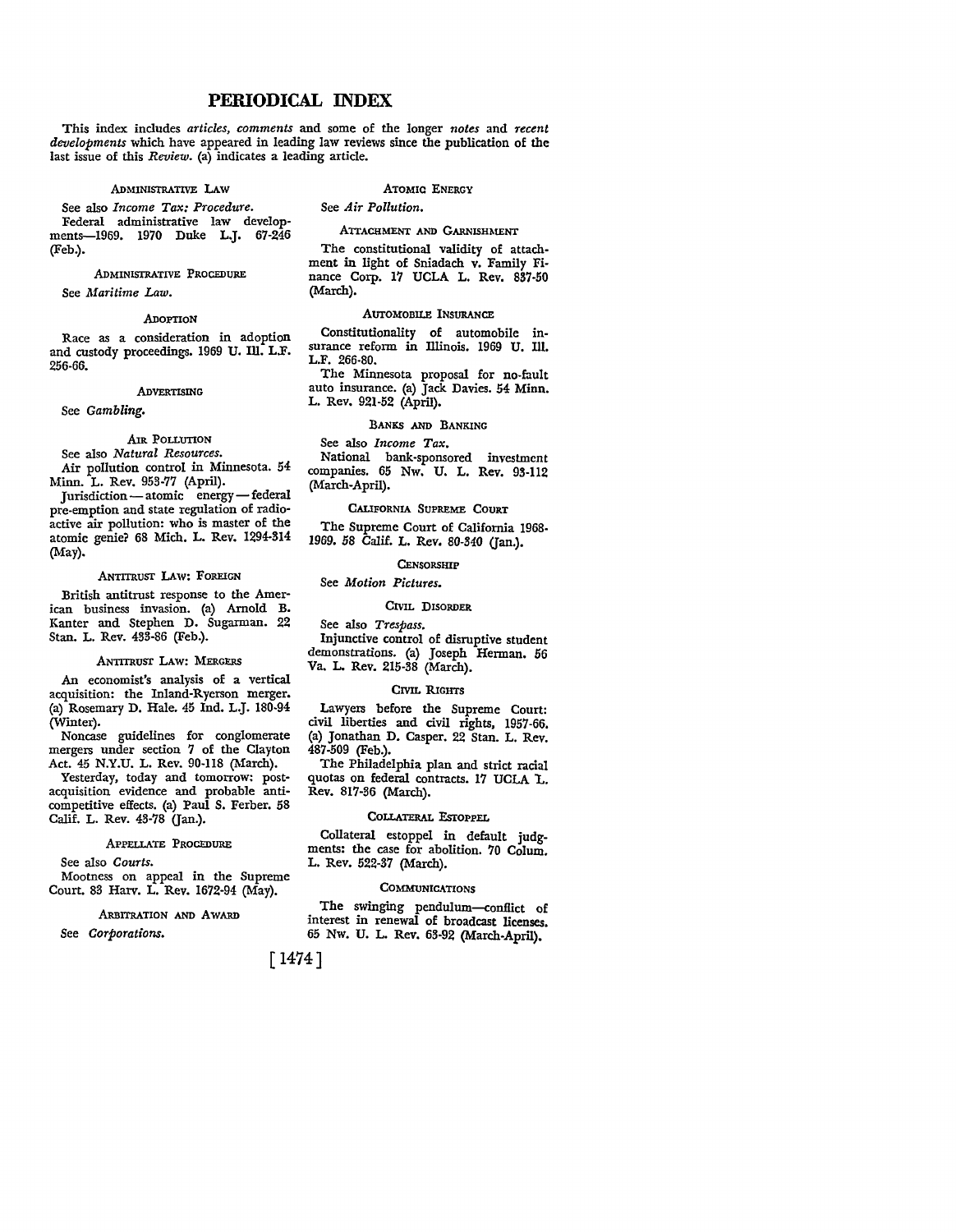The wasteland revisited: a modest attack upon the FCC's category system. 17 UCLA L. Rev. 868-91 (March).

#### COMPARATIVE LAW

Principles of German criminal procedure in comparison with American law. (a) Hans-Heinrich Jescheck. 56 Va. L. Rev. 239-53 (March).

#### **CONDOMINIUMS**

Condominiums: incorporation of the common elements-a proposal. 23 Vand. L. Rev. 321-68 (March).

#### CoNFUcr OF LAws

See *Legal History.* 

#### **CONSPIRACY**

United States v. Palermo: multiple conspiracy and the right to examine a separated jury. 65 Nw. U. L. Rev. 134- 41 (March-April).

#### CONSTITUTIONAL LAw

See also *Due Process of Law, Elections.*  Public schools, long hair, and the Constitution. 55 Iowa L. Rev. 707-17 (Feb.).

#### **CONTRACTS**

Conditions in the law of contracts. (a) Robert Childres. 45 N.Y.U. L. Rev. 33-58 (March).

Iowa land installment contracts: acceptance of part payment as waiver. 55 Iowa L. Rev. 729-38 (Feb.).

#### CORPORATE REORGANIZATION

Step transactions in "A" reorganizations: a proposal for a binding commitment test. 56 Va. L. Rev. 255-70 (March).

#### **CORPORATIONS**

Access to the corporate proxy machinery. (a) Melvin Aron Eisenberg. 83 Harv. L. Rev. 1489-526 (May).

Close corporations: II. Stock transfer restrictions and buy-sell agreements, by Edwin J. Bradley, and Tax problems of the close corporation, by Vance N. Kirby. 1969 U. Ill. L.F. 139-223.

Community development corporations: operations and financing. 83 Harv. L. Rev. 1559-671 (May).

Corporate responsibility and the social crisis. (a) Phillip I. Blumberg. 50 B.U. L. Rev. 157-210 (Spring).

Mandatory arbitration as a remedy for intra-close corporate disputes. 56 Va. L. Rev. 271-94 (March).

Some specific needs of the close corpo-

ration not met under the Minnesota Business Corporation Act: suggestions for statutory relief. 54 Minn. L. Rev. 1008- 28 (April).

#### CORPORATIONS: STOCKHOLDERS

New stock issues: protection for the minority shareholder in the close corporation. 45 N.Y.U. L. Rev. 119-31 (March). Shareholders' derivative suits in Minnesota: function and operation of the control requirements. 54 Minn. L. Rev. 978-1007 (April).

#### CORPORATIONS: TAXATION

Lukens Steel Company: the "all events" test and section 404(a) present double trouble for expense accrual under employee benefit plans. 56 Va. L. Rev. 122- 35 (Feb.).

The spin off: a sometimes sale. 45 N.Y.U. L. Rev. 132-45 (March).

#### **COURTS**

Iowa supreme court congestion: can we avert a crisis? (a) William C. Stuart. 55 Iowa L. Rev. 594-614 (Feb.).

#### CRIMINAL LAW

#### See *Philosophy of Law.*

#### CRIMINAL PROCEDURE

See also *Comparative Law, Due Process of Law, Parent & Child.* Gideon's trumpet:

trumpet: mournful and muffled. (a) Lewis R. Katz. 55 Iowa L. Rev. 523-69 (Feb.).

Helping the innocent. (a) Erle Stanley Gardner. 17 UCLA L. Rev. 535-41 (Feb.). Some observations on waiver in Indiana

criminal appeals: the substantial re-adoption of rule l-14B in trial rule 59. 45 Ind. L.J. 292-303 (Winter).

#### **CUSTODY**

#### See *Adoption.*

#### DUE PROCESS OF LAW

See also *Attachment* & Garnishment, *Criminal Procedure, Medical Jurisprudence.* 

Limits of the concurrent sentence doctrine as a jurisdictional bar-the fifth amendment's double jeopardy protection applied to the states. 65 Nw. U. L. Rev. 123-33 (March-April).

#### EDUCATION

See also *Civil Disorder, Constitutional Law.* 

Equal educational opportunity: the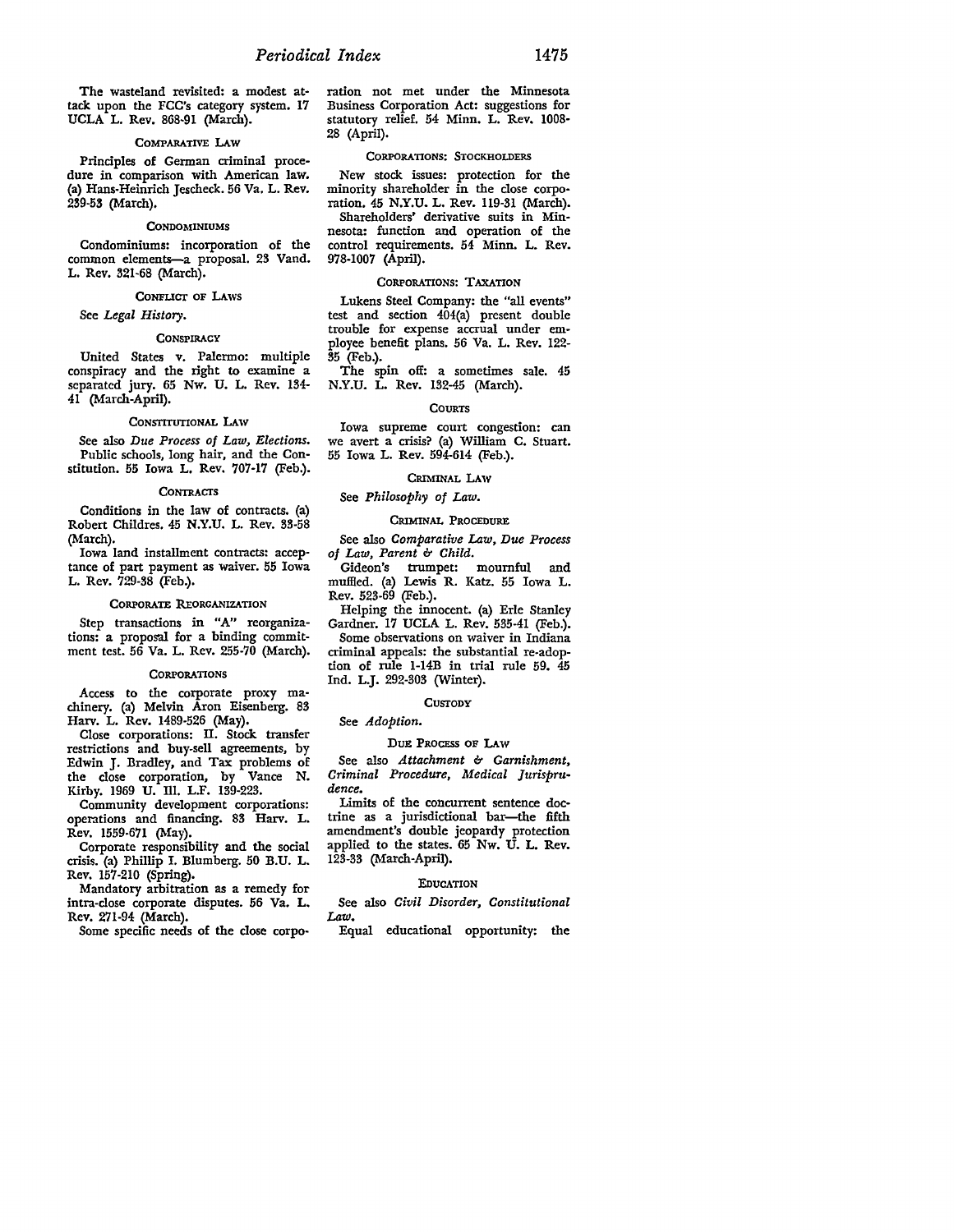emerging role of the state board of education. (a) Lawrence Kotin. 50 B.U. L. Rev. 211-29 (Spring).

#### **ELECTIONS**

See also *Politics.* 

Election laws as legal roadblocks to voting. 55 Iowa L. Rev. 616-56 (Feb.).

Extraordinary majority requirements and the equal protection clause. 70 Colum. L. Rev. 486-503 (March).

Judicial activism and municipal bonds: killing two-thirds with one stone? 56 Va. L. Rev. 295-334 (March).

Reapportionment on the sub-state level of government: equal representation or equal vote? 50 B.U. L. **Rev.** 231-70 (Spring).

Supermajority voting requirements: possible constitutional objections. 55 Iowa L. Rev. 674-92 (Feb.).

#### EQUITABLE REMEDIES

See *Pollution.* 

EQUITY

See *Natural Resources.* 

#### FOOD, DRUG, COSMETIC LAW

Regulation of cosmetic products under the drug provisions of the federal Food, Drug, and Cosmetic Act. 55 Iowa L. Rev. 747-54 (Feb.).

#### FOUNDATIONS

See *Income Tax: Exemptions.* 

#### GAMBLING

Promotional games and the Ohio lottery laws. 39 U. Cin. L. Rev. 163-75 (Winter).

#### INCOME **TAX**

Becoming more inevitable? death and taxes . • . and taxes. (a) Louis **M.** Castruccio. 17 UCLA L. Rev. 459-534 (Feb.). Recent developments amid the mysteries of mitigation. (a) Irving Bell. 17

UCLA L. Rev. 542-86 (Feb.). Tax immunity and taxation of national banks: one hundred and fifty years after McCulloch v. Maryland. 1969 U. Ill. L.F. 224-48.

## INCOME TAX: CORPORATIONS

See *Corporations.* 

INCOME TAX: DEDUCTIONS Deductibility of appraisal litigation expenses. 70 Colum. L. Rev. 538-51 (March).

INCOME TAX: EXEMPTIONS

Bootstrap sales to tax-exempt foundations and the tax reform act of 1969. 39 U. Cin. L. Rev. 144-62 (Winter).

#### INCOME TAX: PROCEDURE

Toward new modes of tax decisionmaking-the debt-equity imbroglio and dislocations in tax lawmaking responsibility. 83 Harv. L. Rev. 1695-721 (May).

#### INCOME TAX: REORGANIZATION

See *Corporate Reorganization, Income Tax: Exemptions.* 

#### INHERITANCE AND SUCCESSION

The adopted child's inheritance from intestate natural parents. 55 Iowa L. Rev. 739-46 (Feb.).

Spouse's rights in non-probate assets expanded. 54 Minn. L. Rev. 1029-52 (April).

INHERITANCE, EsrATE AND GIFT TAXATION See *Income Tax.* 

### **INJUNCTIONS**

#### See *Civil Disorder.*

#### INTERNATIONAL LAW

Some reflections upon theories of international law. (a) Cornelius F. Murphy, Jr. 70 Colum. L. Rev. 447-63 (March).

#### INVESTMENT COMPANIES

See *Banks b Banking.* 

#### **TUDGES**

Extrajudicial activity of supreme court justices. 22 Stan. L. Rev. 587-617 (Feb.).

#### JUDICIAL ETHICS

The Haynsworth affair reconsidered: the significance of conflicting perceptions of the judicial role. (a) Edward N. Beiser. 23 Vand. L. Rev. 263-91 (March).

#### JUDICIAL REVIEW

#### See *Appellate Procedure.*

JURIES

#### See *Conspiracy.*

#### **JURISDICTION**

#### See *Air Pollution.*

### LABOR LAW

See also *Civil Rights.* 

Behavioral and non-behavioral approaches to NLRB representation cases. 45 Ind. L.J. 276-91 (Winter).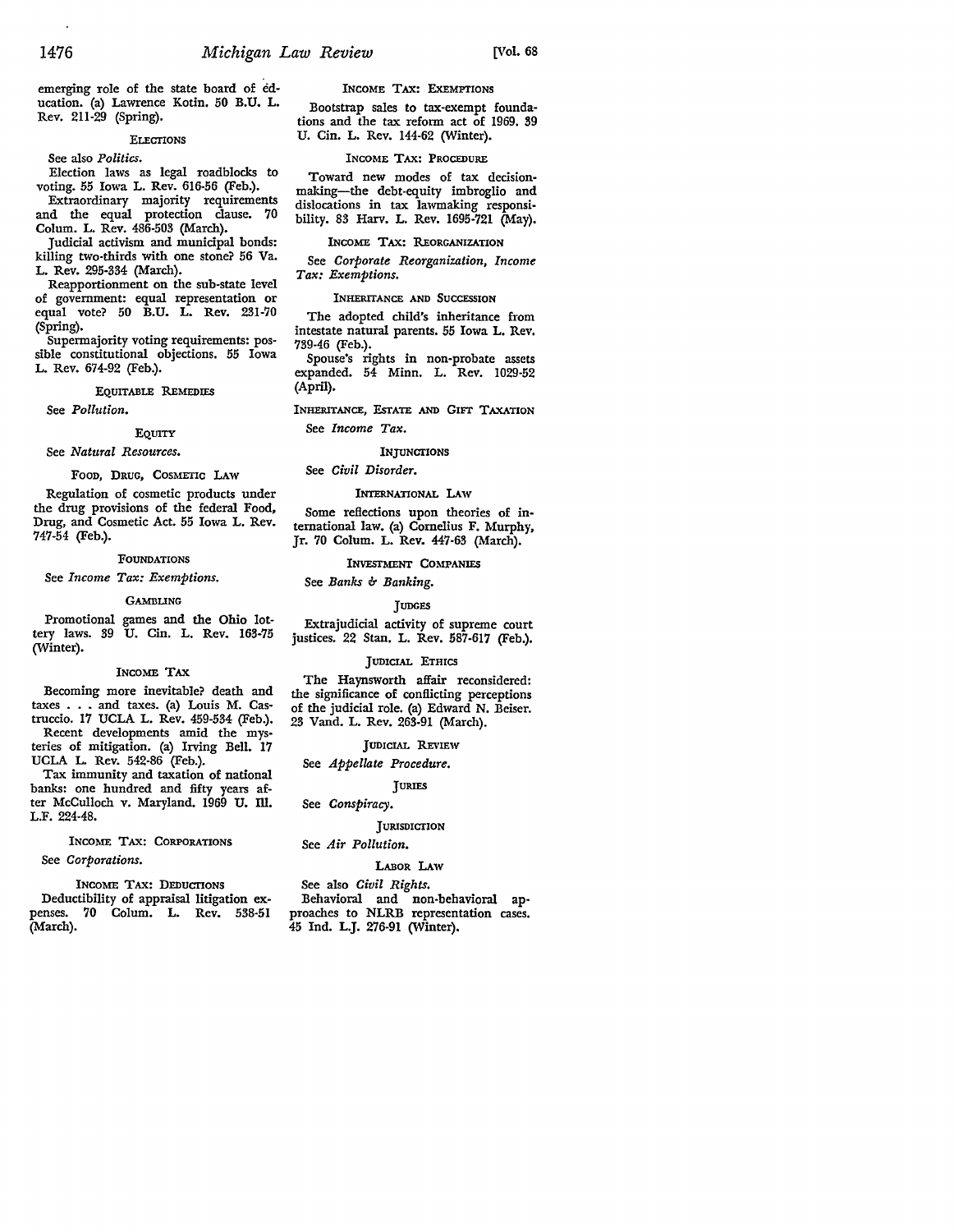Toward remedying deliberate unfair practices under section 8(a) of the NLRA: an inquiry into the pathology of the wilful violator. 17 UCLA L. Rev. 602-25 (Feb.).

Union fines and picket lines: the NLRA and union disciplinary power. (a) James B. Atleson. 17 UCLA L. Rev. 681-757 (March).

#### LEGAL ETHICS

#### See *Judges.*

#### LEGAL HISIORY

Choice-of-law decisions involving slavery: "interest analysis" in the early nineteenth century. (a) Harold W. Horowitz. 17 UCLA L. Rev. 587-601 (Feb.).

Professors and judges as advisors **to**  government: reflections on the Roosevelt-Frankfuner relationship. Louis L. Jaffe. 83 Harv. L. Rev. 366-75 (Dec.).

#### MARITIME LAW

Administrative due process hearing requirements and the Federal Maritime Commission. (a) George H. Heam. 1970 Duke L.J. 45-66 (Feb.).

#### MEDICAL JURISPRUDENCE

Compulsory counsel for California's new mental health law. 17 UCLA L. Rev. 851-67 (March).

The medical patient's right to know: report on a medical-legal-ethical, empirical study. {a) Donald G. Hagman. 17 UCLA L. Rev. 758-816 (March).

#### MOTION PICTURES

Private censorship of movies. 22 Stan. L. Rev. 618-56 (Feb.).

#### MUNICIPAL CORPORATIONS

See *Elections.* 

1969 amendment to Minnesota's incorporation, consolidation, annexation and detachment statute. 54 Minn. L. Rev. 1052-67 (April).

#### NATURAL RESOURCES

See also *Pollution, Public Lands.*  Public access to beaches. 22 Stan. L. Rev. 564-86 (Feb.).

The public trust in tidal areas: a sometime submerged traditional doctrine. 79 Yale L.J. 762·89 (March).

#### NUCLEAR ENERGY

See *Air Pollution.* 

#### **OBSCENITY**

Dissemination of obscene material to minors is prohibited. 54 Minn. L. Rev. 1076-88 (April).

Obscenity from Stanley to Karalexis: a back door approach **to** first amendment protection. 23 Vand. L. Rev. 369-87 (March).

#### PARENT AND CHILD

Child neglect: due process for the parent. 70 Colum. L. Rev. 465-85 (March).

#### PAROLE EVIDENCE

Chief Justice Traynor and the parol evidence rule. 22 Stan. L. Rev. 547-63 (Feb.).

#### PATENTS

The employed inventor, the public interest, and horse and buggy law in the space age. (a) John C. Stedman. 45 N.Y.U. L. Rey 1-32 (March).

Rights and responsibilities of the employed inventor. John C. Stedman. 45 Ind. L.J. 254-74 (Winter).

#### PENSION PLANS

Pension plans-what's left for the professional? 39 U. Cin. L. Rev. 131-43 (Winter).

#### **PERPETUITIES**

The statute concerning perpetuitfes. (a) Daniel M. Schulyer. 65 Nw. U. L. Rev. 3-61 (March-April).

#### PHILOSOPHY OF LAW

On violence and legitimacy. (a) Wilson Carey McWilliams. 79 Yale L.J. 623-46 (March).

#### Pourics

A model bill on the reporting of campaign contributions and expenditures. (a) William H. Rodgers, Jr. 23 Vand. L. Rev. 293-318 (March).

Reform of presidential nominating conventions. (a) Reid Peyton Chambers and Ronald D. Rotunda. 56 Va. L. Rev. 179-214 (March).

#### POLLUTION

See also *Natural Resources.* 

Equity and the eco-system: can injunctions clear the air? 68 Mich. L. Rev. 1254-93 (May).

River basin authorities: a national solution to water pollution. (a) Marc. J. Roberts. 83 Harv. L. Rev. 1527-56 (May).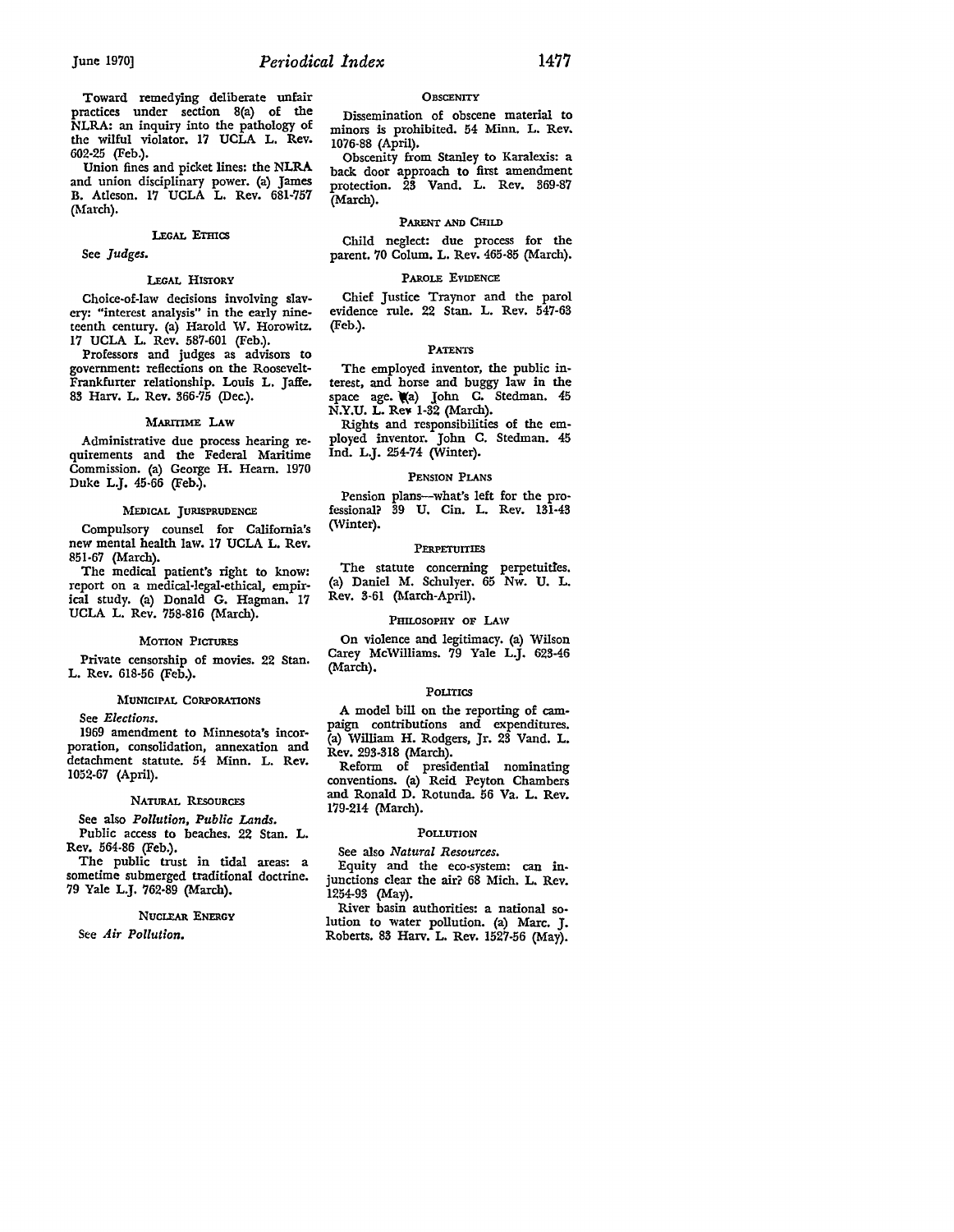Symposium: Control of environmental hazards. Articles by Henry M. Jackson, David P. Currie, Frank J. Barry, Jon T. Brown and Wallace L. Duncan, Paul N. McCloskey, Jr., and David Sive. 68 Mich. L. Rev. 1073-198 (May).

#### PROFESSIONS

See *Pension Plans.* 

#### PUBLIC LANDS

The conservationists and the public lands: administrative and judicial remedies relating to the use and disposition of public lands administered by the Department of the Interior. 68 Mich. L. Rev. 1200-53 (May).

#### PUBLIC UTILITIES

Comments on the regulation of natural monopolies. William S. Comanor, Joseph C. Swidler, William G. Shepherd, and Richard A. Posner. 22 Stan. L. Rev. 510- 46 (Feb.).

Competition and the public interest in the interstate gas and electric industries. (a) John T. Miller, Jr. 55 Iowa L. Rev. 570-93 (Feb.).

Delays and bottlenecks in the licensing process affecting utilities: the role of improved procedures and advance planning. (a) James T. Ramey and James P. Murray, Jr. 1970 Duke L.J. 25-44 (Feb.).

#### RACES

See *Adoption.* 

#### RIGHT OF PRIVACY

See *Torts.* 

#### ROMAN LAw

Iniuria in the Corpus Juris Civilis. 50 B.U. L. Rev. 271-84 (Spring).

SCHOOLS AND SCHOOL DISTRICTS

See *Constitutional* Law.

### SEARCH AND SEIZURE

See also *Natural Resources, Social Welfare.* 

Chimel v. California: a potential roadblock to vehicle searches. 17 UCLA L. Rev. 626-50 (Feb.).

#### **SECURITIES**

### See also *Corporations.*

Corporate indemnification for lOb-5 violations. 70 Colum. L. Rev. 504-21 (March).

The investment banker and the credit regulations. (a) Roberta S. Karmel. 45 N.Y.U. L. Rev. 59-88 (March). Pendent jurisdiction and extraterritorial service under the federal securities laws. (a) Lewis R. Mills. 70 Colum. L. Rev.

423-46 (March). Private remedies available under section 14(a) of the Securities and Exchange Act of 1934. 55 Iowa L. Rev. 657-73 (Feb.).

#### **SETTLEMENTS**

See *Workmen's Compensation.* 

#### SOCIAL WELFARE

The new role of the courts in developing public welfare law. (a) St. John Barrett. 1970 Duke L.J. 1-23 (Feb.).

Search and seizure in welfare home visits. 65 Nw. U. L. Rev. 113-22 (March-April).

#### STATE LAW SURVEY

Survey of Ohio law: 1968 & 1969. 39 U. Cin. L. Rev. 9-130 (Winter).

#### TAXATION: EXEMPTIONS

Qualifying for state and federal religious statutory exemptions. 1969 U. Ill. L.F. 249-56.

#### TAXATION: SWEDEN

The value-added tax in Sweden. (a) Martin Norr and Nils G. Hornhammar. 70 Colum. L. Rev. 379-422 (March).

#### TERRITORIAL WATERS

See *Natural Resources.* 

#### **TORTS**

The emerging tort of intrusion. 55 Iowa L. Rev. 718-28 (Feb.).

#### TRADEMARKS AND TRADE NAMES

Tort liability of trademark licensors. 55 Iowa L. Rev. 693-706 (Feb.).

#### **TRESPASS**

Interference with public property: the "Morrill Hall" Act. 54 Minn. L. Rev. 1067-76 (April).

#### UNIFORM LAws

#### See *Politics.*

#### UNITED STATES SUPREME COURT

The supreme court: viable fallibilism or fatal infallibility. (a) Bernard Goodwin. 23 Vand. L. Rev. 251-61 (March).

The Warren Court: completion of a constitutional revolution. (a) William F. Swindler. 23 Vand. L. Rev. 205-50 (March).